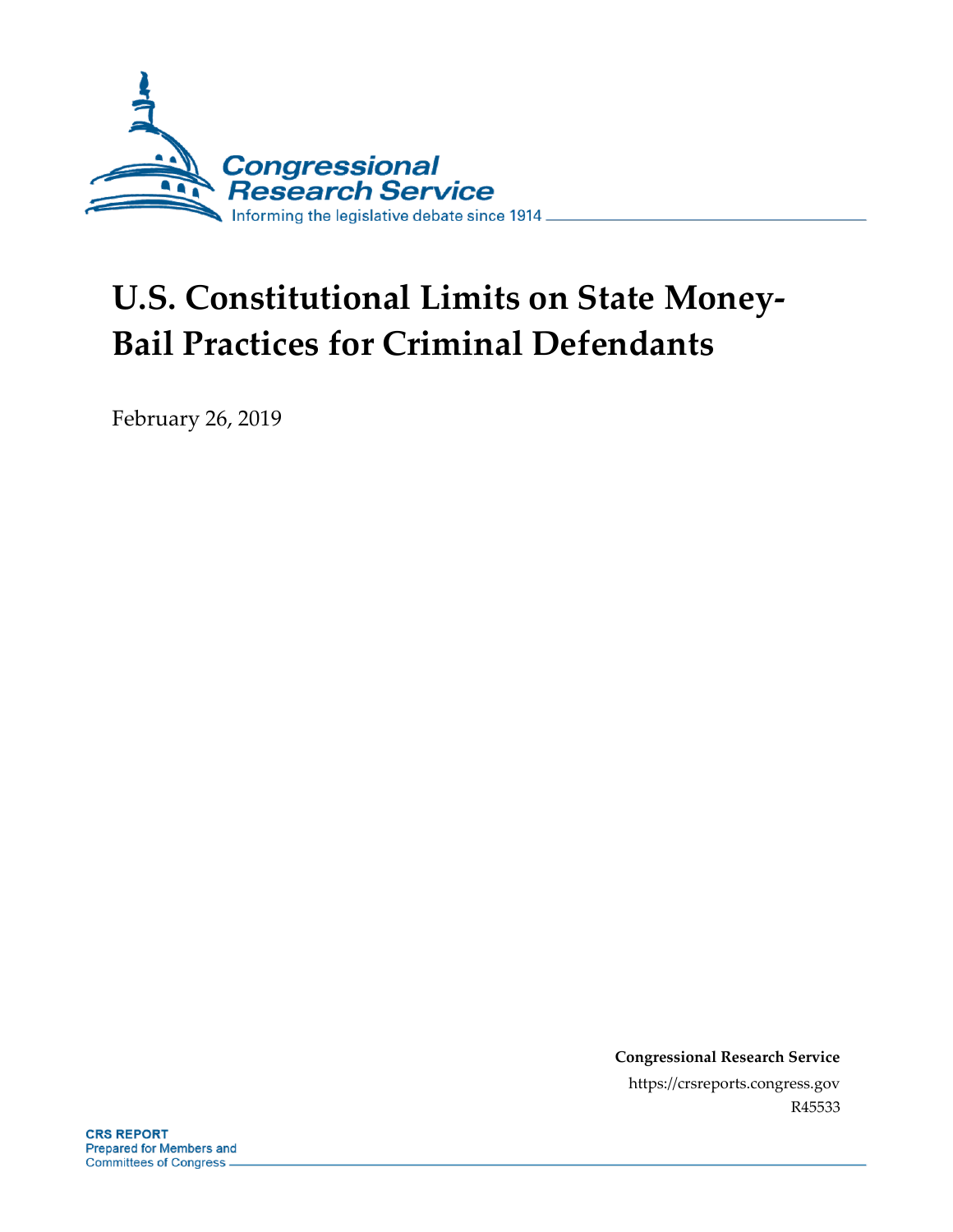

## **U.S. Constitutional Limits on State Money-Bail Practices for Criminal Defendants**

Money-bail systems allow criminal defendants to avoid prison while awaiting trial by posting a bond set by a fee schedule. The impact of money-bail systems on indigent criminal defendants, however, has prompted legislative interest in and legal challenges to such systems, particularly when the bail does not reflect an individual's specific circumstances, such as potential flight risk or public safety. Critics of money-bail systems assert that fee schedules unduly burden indigent defendants, while supporters argue that fee schedules provide uniformity and ensure that defendants appear at trial.

Several states and municipalities have reformed their bail systems. Voters in New Mexico approved a constitutional amendment that allows judges to deny bail to defendants considered exceptionally dangerous, but otherwise permits pretrial release of nondangerous indigent offenders who cannot make bail. Other jurisdictions have altered or eliminated their moneybail systems in recent years, including cities in Alabama, Georgia, and Maryland.

Courts have heard legal challenges regarding whether state or local money-bail systems comport with the Constitution's Due Process and Equal Protection Clauses. The Supreme Court has established that the Constitution provides certain protections to indigents during sentencing and postconviction, including ensuring that an indigent's failure to pay a fine cannot result in an automatic revocation of probation or imprisonment beyond the statutory maximum term. The Court, however, has not addressed these rights in the bail context. Applying the rational basis standard, some courts have found money-bail systems that reasonably ensure a defendant's subsequent court appearance to be constitutional. Other courts have indicated that bail systems that detain indigent criminal defendants pretrial, without considering their ability to pay, may be unconstitutional.

#### **SUMMARY**

#### R45533

February 26, 2019

**Alison M. Smith** Legislative Attorney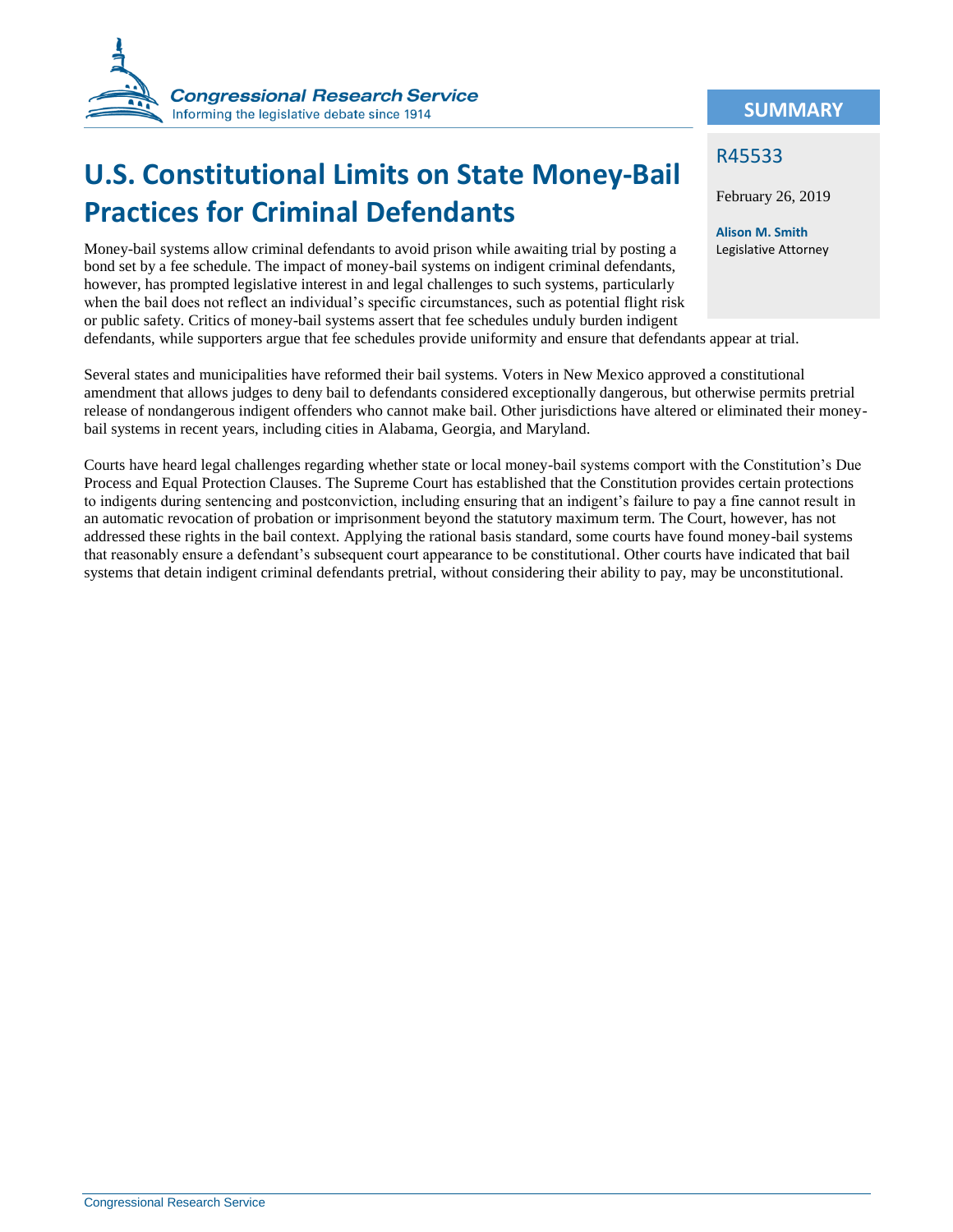### **Contents**

### **Tables**

### Contacts

|--|--|--|--|--|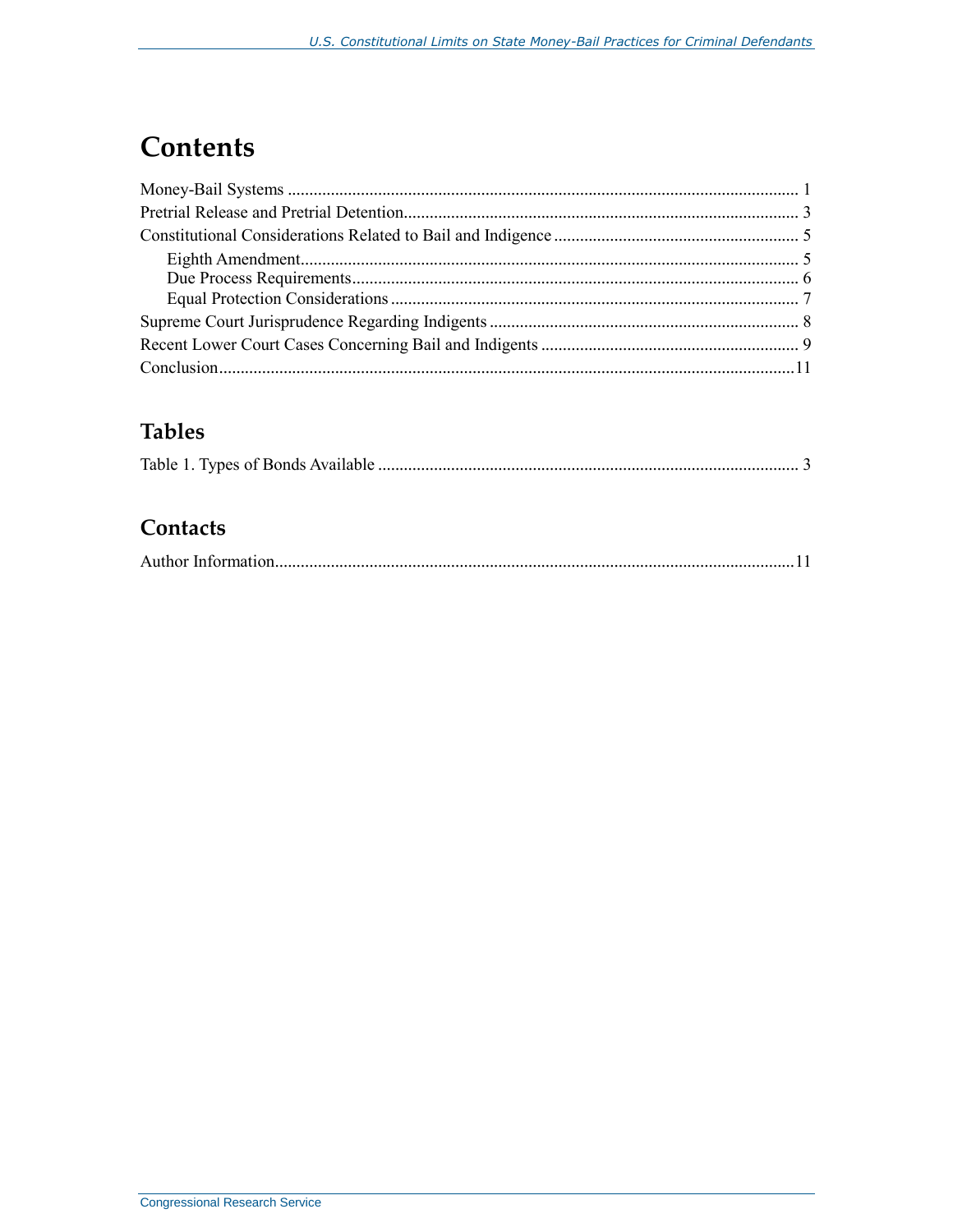## <span id="page-3-0"></span>**Money-Bail Systems**

The right to bail in noncapital cases has firm roots in the United States, dating back to colonial times and originating in English law.<sup>1</sup> As the Supreme Court recognized, the "traditional right to freedom before conviction permits the unhampered preparation of a defense and prevents inflicting punishment prior to conviction." <sup>2</sup> But the Supreme Court has never recognized a right to bail as absolute, $3$  and has held that the government may have legitimate interests in limiting the availability of bail, even for noncapital crimes, based not only on possible flight risk but also on other considerations, including the danger an arrestee poses to public safety or specific members of the community.<sup>4</sup> Nonetheless, the Court has also observed that pretrial detention may have negative consequences for criminal defendants, such as by impairing their ability to maintain employment and to support dependents financially.<sup>5</sup>

The impact of state and municipal money-bail systems on indigent criminal defendants has prompted legislative interest in, and judicial challenges to, such systems. Money-bail systems allow defendants to avoid jail while awaiting trial by posting a bond according to a fee schedule. Typically, judges do not assess a detainee's individual characteristics beyond the offense charged; instead, judges set a defendant's bail based on the criminal offense with which he is charged. Defendants who cannot pay bail may remain detained pending trial. Money-bail systems differ from the federal bail system, which gives judicial officers greater discretion over the conditions of a defendant's pretrial release.<sup>6</sup> Federal law also expressly provides that a "judicial officer may not impose a financial condition that results in the pretrial detention of the person."<sup>7</sup>

Critics of state and local money-bail systems assert, among other things, that fee schedules unduly burden indigent defendants, who face more difficulty paying bail—including relatively

 $\overline{a}$ 

5 *Id*. For additional discussion, see Barker v. Wingo, 407 U.S. 514, 532-33 (1972), which states:

The time spent in jail awaiting trial has a detrimental impact on the individual. It often means loss of a job; it disrupts family life; and it enforces idleness. Most jails offer little or no recreational or rehabilitative programs. The time spent in jail is simply dead time. Moreover, if a defendant is locked up, he is hindered in his ability to gather evidence, contact witnesses, or otherwise prepare his defense. Imposing those consequences on anyone who has not yet been convicted is serious. It is especially unfortunate to impose them on those persons who are ultimately found to be innocent.

 $718$  U.S.C. § 3142(c)(3).

<sup>1</sup> *See generally* CRS Report R40221, *Bail: An Overview of Federal Criminal Law*, by Charles Doyle, at 1-6 (discussing the origins and scope of the right to bail in the United States).

<sup>2</sup> Stack v. Boyle, 342 U.S. 1, 3 (1951).

<sup>3</sup> United States v. Salerno, 481 U.S. 739, 752 (1987) (observing that the Eighth Amendment "says nothing about whether bail shall be available at all"); Carlson v. Landon, 342 U.S. 524, 545-46 (1952) ("The [Excessive Bail Clause of the] Eighth Amendment has not prevented Congress from defining the classes of cases in which bail shall be allowed in this country. Thus in criminal cases bail is not compulsory where the punishment may be death. Indeed, the very language of the Amendment fails to say all arrests must be bailable.").

<sup>4</sup> *See, e.g*., *Salerno*, 481 U.S. at 753 (stating "a primary function of bail is to safeguard the courts' role in adjudicating the guilt or innocence of defendants," but it is not the exclusive function); *id*. at 755 (holding no facial constitutional issue posed by "detention prior to trial of arrestees charged with serious felonies who are found after an adversary hearing to pose a threat to the safety of individuals or to the community which no condition of release can dispel"); Bell v. Wolfish, 441 U.S. 520, 535 (1979) (observing that litigants in pretrial detention did not "doubt that the Government has a substantial interest in ensuring that persons accused of crimes are available for trials and, ultimately, for service of their sentences, or that confinement of such persons pending trial is a legitimate means of furthering that interest").

<sup>6</sup> 18 U.S.C. § 3142 (establishing general conditions for pretrial release or detention of a federal criminal defendant). *See generally* CRS Report R40221, *Bail: An Overview of Federal Criminal Law*, by Charles Doyle, at 6-10 (discussing options for pre-trial release).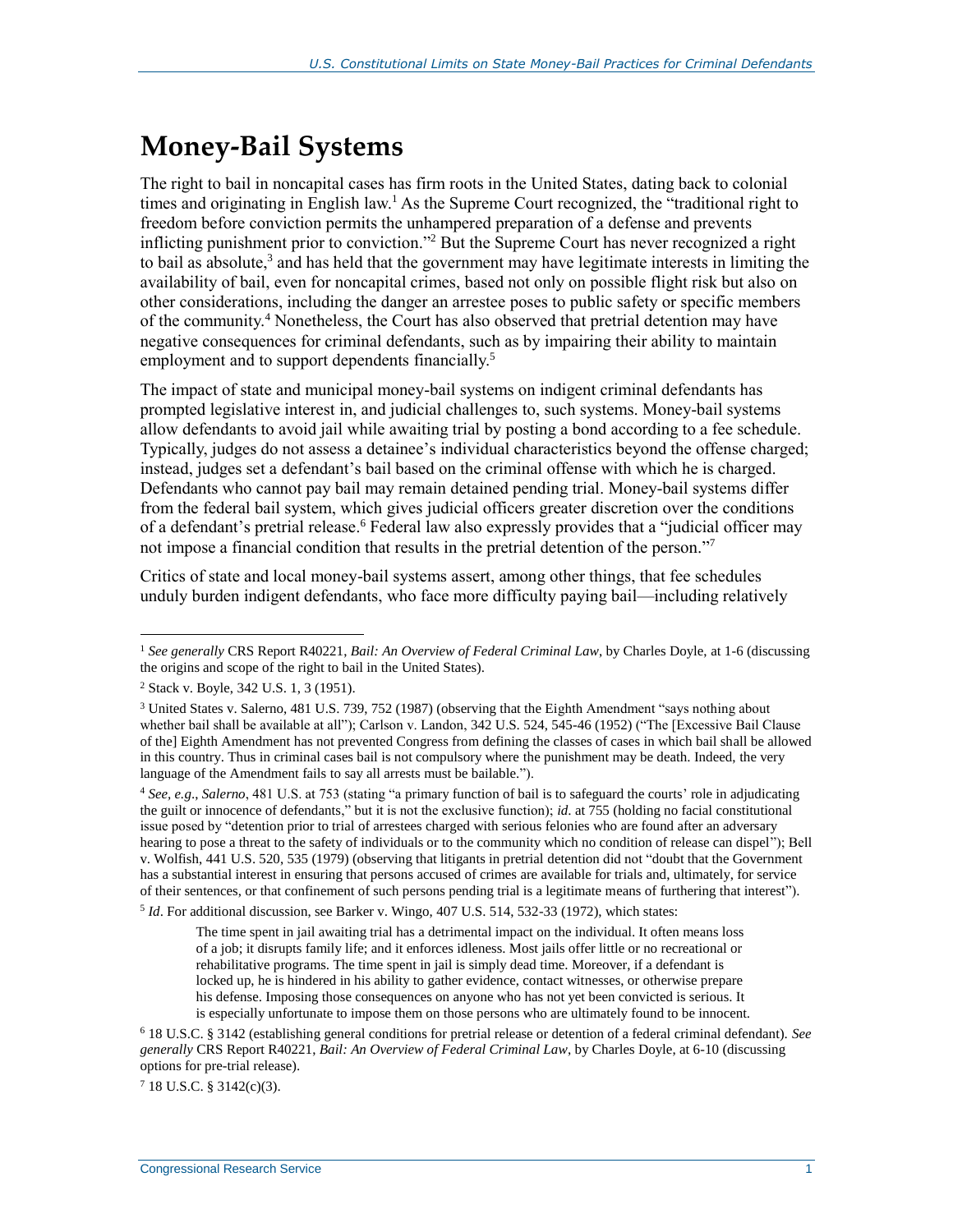low bail fees associated with misdemeanor offenses—than nonindigent defendants accused of similar offenses. $8$  Supporters, on the other hand, contend that fee schedules help guarantee a defendant's appearance in subsequent proceedings and treat defendants uniformly.<sup>9</sup>

In recent years, a few jurisdictions, including New Mexico,<sup>10</sup> Kentucky,<sup>11</sup> New Jersey,<sup>12</sup> Colorado,<sup>13</sup> and Maryland,<sup>14</sup> have considered legislative proposals or ballot initiatives to eliminate or alter their money-bail systems. Some states, including California,<sup>15</sup> Colorado,<sup>16</sup> and New Jersey,<sup>17</sup> altered their money-bail systems to employ more individualized risk assessment tools rather than using the nature of the offense charged.

Recently, defendants have challenged various state or municipal bail systems as inconsistent with the Constitution's Due Process and Equal Protection Clauses. <sup>18</sup> For example, in *Jones v. City of Clanton* (formerly *Varden v. City of Clanton*),<sup>19</sup> the parties settled the case by making release on an unsecured bond the norm rather than the exception. Lawsuits in a few other local jurisdictions have similarly been settled. In *Pierce v. City of Velda City*, <sup>20</sup> the U.S. District Court for the Eastern District of Missouri issued a declaratory judgment stating that "no person may, consistent

<sup>16</sup> COLO. H.B. 13-1236 (2013).

<sup>8</sup> *See, e.g., We Need More Bail Reform*, PRETRIAL SERVS. AGENCY FOR D.C., https://www.psa.gov/?q=node/390 (last accessed July 3, 2018); *The High Cost of Bail: How Maryland's Reliance on Money Bail Jails the Poor and Costs the Community Million*s, Md. Office of Pub. Def., at http://www.opd.state.md.us/Portals/0/Downloads/ High%20Cost%20of%20Bail.pdf (Nov. 2016) (last accessed July 3, 2018).

<sup>9</sup> *See* MOVING BEYOND MONEY: A PRIMER ON BAIL REFORM, HARV. L. SCH. CRIM. JUST. PROGRAM, *available at* http://cjpp.law.harvard.edu/assets/FINAL-Primer-on-Bail-Reform.pdf (discussing benefits of bail schedules) (Oct. 2016) (last accessed July 3, 2018); Reply Brief for Appellant, Walker v. City of Calhoun, No. 16-10521, 2016 WL 5368508, \*1, \*16-19 (11th Cir. Sept. 8, 2016).

<sup>&</sup>lt;sup>10</sup> In November 2016, New Mexico voters approved a constitutional amendment that allows judges to deny bail to defendants, who appear exceptionally dangerous, and to grant pretrial release to nondangerous, indigent offenders who cannot provide bail. N.M. CONST. art. 2, § 13.

<sup>11</sup> KY. REV. STAT. ANN. § 431.510 (outlawing commercial bail bond industry).

 $12$  New Jersey's Bail Reform and Speedy Trial Act, effective January 1, 2017, largely eliminates bail for minor crimes in favor of judges using a risk assessment tool to decide whether to grant a defendant pretrial release. Located at http://www.njleg.state.nj.us/2014/Bills/PL14/31\_.HTM (last accessed July 5, 2018).

<sup>&</sup>lt;sup>13</sup> Colo. HB 13-1236 (2013) (amending Colo. Rev. Stat. § 16-1-104 to create new presumptions and to revise criteria and methods for setting bail). The enacted bill is available at http://www.leg.state.co.us/clics/clics2013a/csl.nsf/ fsbillcont/6E02E86379A7876487257AF0007C1217?Open&file=1236\_enr.pdf (last accessed Mar. 7, 2017).

<sup>14</sup> *See The High Cost of Bail: How Maryland's Reliance on Money Bail Jails the Poor and Costs the Community Million*s, MD. OFFICE OF PUB. DEF., at http://www.opd.state.md.us/Portals/0/Downloads/

High%20Cost%20of%20Bail.pdf (Nov. 2016) (last accessed July 5, 2018); *see also* Letter from Brian E. Frosh, Md. Attorney Gen., to Hon. Alan M. Wilner, Chairman of Md. Comm. on Rules, http://www.marylandattorneygeneral.gov/ News%20Documents/Rules\_Committee\_Letter\_on\_Pretrial\_Release.pdf (last accessed July 5, 2018). Maryland's judiciary enacted Rule 4-216.1 to deprioritize cash bail use; to limit cash bail use to ensuring subsequent court appearances, not to address public safety; and to prevent courts from setting bail that the defendant cannot afford.

<sup>15</sup> On August 28, 2018, the Governor approved the California Money Bail Reform Act, which replaces California's money bail system with a risk assessment system, effective October 1, 2018. The enacted bill is available at http://leginfo.legislature.ca.gov/faces/billNavClient.xhtml?bill\_id=201720180SB10 (last accessed Aug. 29, 2018).

<sup>17</sup> N.J. PL 2014, c.031 (S946 3R), Ch. 31, § 1-20.

<sup>18</sup> *See* Walker v. City of Calhoun, No. 4:15-CV-170-HLM, 2016 WL 361580 (N.D. Ga. Jan. 28, 2016); Jones v. City of Clanton, No. 2:15cv34–MHT, 2015 WL 5387219 (M.D. Ala. Sept. 14, 2015); Pierce v. City of Velda City, No. 4:15– cv–570–HEA, 2015 WL 10013006 (E.D. Mo. June 3, 2015).

<sup>19</sup> *Jones*, No. 2:15-cv-34-MHT, 2015 WL 5387219 (M.D. Ala. Sept. 14, 2015) (The plaintiff was arrested and jailed for four misdemeanor offenses but could not pay the municipality's bail schedule fee of \$500 per charge.).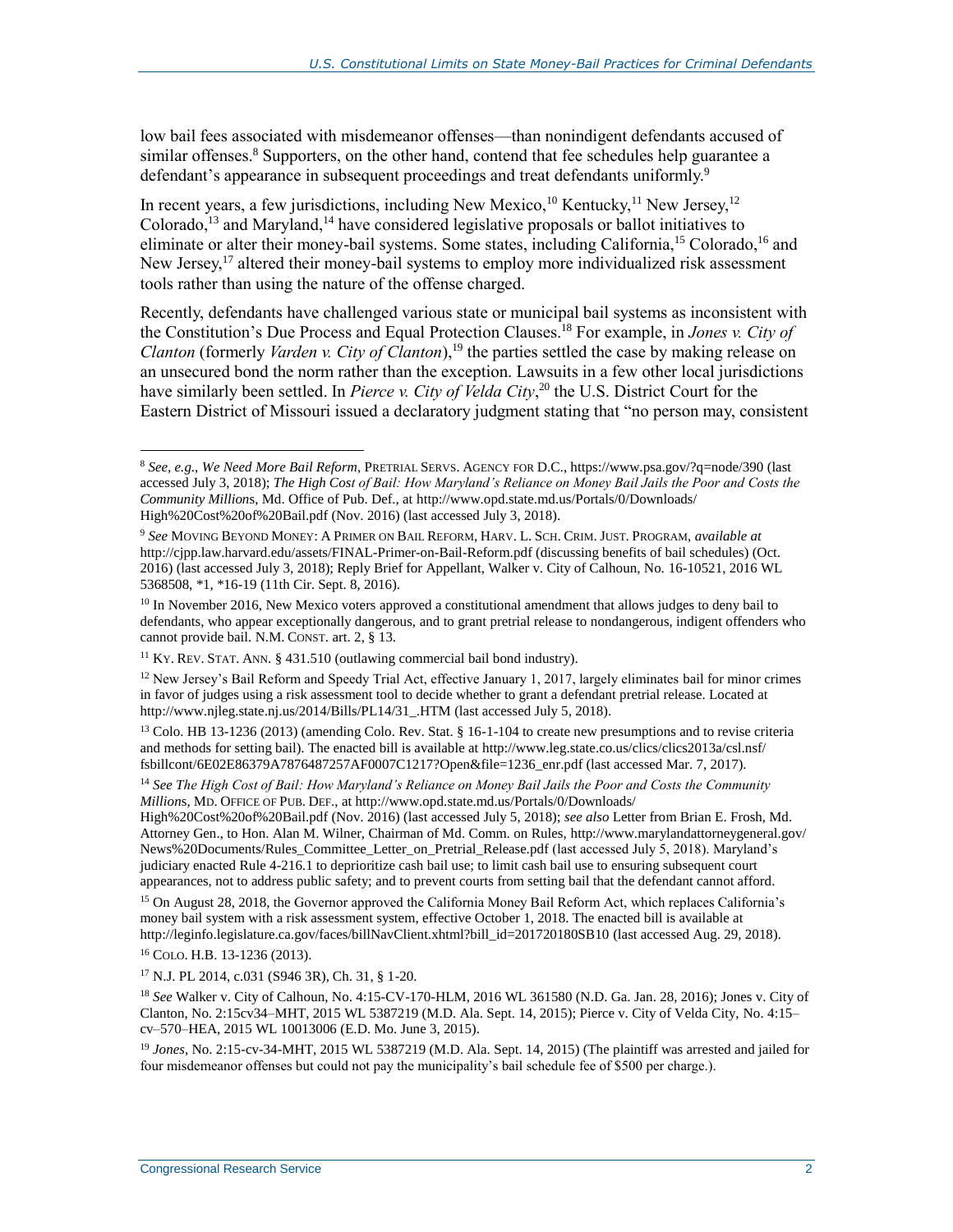with the Equal Protection Clause of the Fourteenth Amendment to the United States Constitution, be held in custody after an arrest because the person is too poor to post a monetary bond."<sup>21</sup> Subsequently, the parties entered a settlement agreement on a new bail policy.<sup>22</sup>

During the latter years of the Obama Administration, the Department of Justice (DOJ) submitted a statement of interest in litigation challenging the constitutionality of local bail systems.<sup>23</sup> The DOJ filed an amicus brief in a civil rights lawsuit challenging bail amounts based solely on the offense, calling such systems unconstitutional because of their impact upon indigent defendants.<sup>24</sup> As of the date of this report, it is unclear whether the DOJ and the Trump Administration will continue to take an active role in this case.

### <span id="page-5-0"></span>**Pretrial Release and Pretrial Detention**

Money-bail is only one way states and municipalities provide for pretrial release. Absent clear statutory guidance, judges enjoy broad discretion to determine appropriate conditions for releasing a criminal defendant pending trial. When considering pretrial release, judges weigh several factors such as due process, securing a defendant's subsequent court appearance, and protecting society from the defendant.<sup>25</sup> Judges may use various forms of pretrial release such as personal recognizance, secured or unsecured bonds, or conditional release.

<span id="page-5-1"></span>

| <b>Type of Bond</b>                   | <b>Description</b>                                                                                                                                                                                                                                                                                                                                                                        |
|---------------------------------------|-------------------------------------------------------------------------------------------------------------------------------------------------------------------------------------------------------------------------------------------------------------------------------------------------------------------------------------------------------------------------------------------|
| <b>Commercial Surety</b>              | A secured bond agreement where a compensated surety (bail<br>bondsman) guarantees a defendant's appearance for court by promising<br>to pay a financial condition of bond if the court finds that the defendant<br>violated any conditions of release.                                                                                                                                    |
| Cash, Property, or Other Secured Bond | A secured bond agreement where the defendant or an authorized third<br>party posts a percentage of or the full bail amount in cash; U.S., state,<br>or local government bonds; or other personal property with the court.<br>Generally, the money or personal property is returned (sometimes less<br>an administrative fee) if the defendant complies with all conditions of<br>release. |
| Unsecured Appearance Bond             | An unsecured bond agreement that requires a defendant to appear for<br>all subsequent court dates. If the defendant fails to appear, a monetary<br>penalty is imposed. No upfront money is needed for release.                                                                                                                                                                            |
| <b>Conditional Release</b>            | Nonmonetary conditions, which may include pretrial supervision or<br>enrollment in a treatment program. No upfront money is needed for<br>release.                                                                                                                                                                                                                                        |

#### **Table 1. Types of Bonds Available**

 $\overline{a}$ <sup>21</sup> *Id*. at \*1.

<sup>22</sup> *Id.*; *see also* Snow v. Lambert, No.3:15-cv-567 (M.D. La. Sept. 3, 2015) (approving settlement prohibiting holding misdemeanor arrestees, who cannot afford a secured monetary bond, in jail).

<sup>&</sup>lt;sup>23</sup> Statement of Interest of the United States, No. 2:15-cv-34 (M.D. Ala) (filed Feb. 23, 2015) ("It is the position of the United States that, as courts have long recognized, any bail or bond scheme that mandates payment of pre-fixed amounts for different offenses in order to gain pre-trial release, without any regard for indigence, not only violates the Fourteenth Amendment's Equal Protection Clause, but also constitutes bad public policy."), *available at* https://www.justice.gov/file/340461/download (last accessed Aug. 27, 2018).

<sup>&</sup>lt;sup>24</sup> Brief for United States, as Amici Curiae Supporting Plaintiff-Appellee, Walker v. City of Calhoun, 2016 WL 361580 (N.D. Ga. Jan. 28, 2016). Located at https://www.justice.gov/crt/file/887436/download. (last accessed Aug. 27, 2018). <sup>25</sup> United States v. Salerno, 481 U.S. 739 (1987).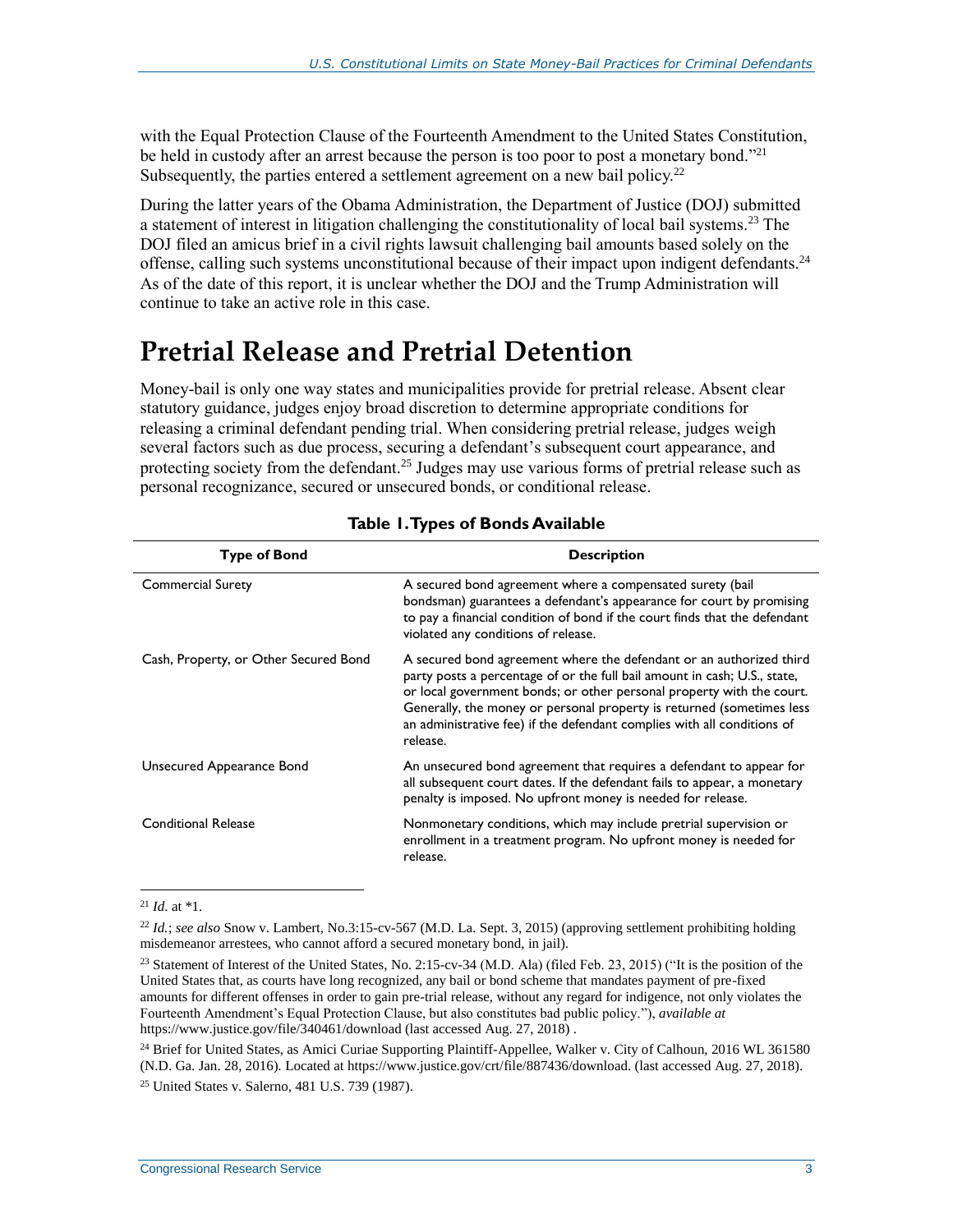| <b>Type of Bond</b>   | <b>Description</b>                                                                                                                            |
|-----------------------|-----------------------------------------------------------------------------------------------------------------------------------------------|
| Personal Recognizance | An unsecured bond agreement that requires a defendant to promise to<br>appear for future court dates. No upfront money is needed for release. |

**Source:** Congressional Research Service, based upon information compiled from various sources, including law reviews and dictionaries.

Historically, judges have denied defendants bail if they pose a flight risk upon release. For example, judges generally presume defendants charged with capital crimes pose a flight risk.<sup>26</sup> The Supreme Court has recognized that the government may have other, constitutionally legitimate grounds for limiting pretrial release of defendants, including danger to public safety.<sup>27</sup>

Several state statutory and constitutional provisions deny bail to defendants arrested for capital crimes "where the proof is evident or the presumption is great," <sup>28</sup> and a few also limit bail for noncapital offenses with certain characteristics. <sup>29</sup> Some of these latter restrictions have been challenged legally. <sup>30</sup> In contrast, federal law creates a rebuttable presumption that favors (but does not compel) detention of persons charged with certain offenses when a judge or magistrate determines, on the basis of clear and convincing evidence, that the defendant has a prior conviction for an offense included in one of nine categories of detention-qualifying offenses (crimes of violence, etc.), committed while the accused was free on pretrial release and for which the accused was convicted or released from prison within the last five years.<sup>31</sup> Federal law also establishes a second rebuttable presumption of detention in favor of pretrial detention when the judge or magistrate finds probable cause to believe that the accused has committed a 10-year controlled substance offense, federal crime of terrorism offense, or various kidnapping or sexual offenses committed against a child.<sup>32</sup>

<sup>31</sup> 18 U.S.C. §§ 3142(e), (f).

<sup>26</sup> Ariana Lindermayer, Note, *What the Right Hand Gives: Prohibitive Interpretations of the State Constitutional Right to Bail*, 78 FORDHAM L. REV. 267, 271-74 (2009) (discussing the basics of bail).

<sup>27</sup> *See* United States v. Salerno, 481 U.S. 739, 753-55 (1987).

<sup>28</sup> *See, e.g.,* ALA. CONST. art. 1 § 16; ARIZ. CONST. art II, § 22(A)(1); ARK. CONST. art. II, § 8 CAL.CONST. art, 1, § 12; COLO. CONST. art. II § 19; DEL. CONST. art 1, § 12; FLA. CONST. art. 1 § 14; IDAHO CONST. art. 1, § 6; Ill. CONST. art. 1, § 9;; KANS. CONST. Bill of Rights § 9; KY CONST. Bill of Rights § 16; LA. CONST. art. 1, 18; ME. CONST. art. 1, § 10; MINN. CONST. art. 1, § 7; MISS. CONST. art. Iii, 29; MO. CONST. art. 1, § 20; MONT. CONST. art. 11, § 21; NEV. CONST. art. 1, § 7; N.J. CONST. art. 1 paragraph 11; N.M. CONST. art. II, § 13; N.D. CONST. art. 1, § 11; OHIO CONST. art. 1, § 9; OKLA. CONST. art. 11, § 8; S.D. CONST. art. VI, § 8; TENN. CONST. art. 1, § 15; UTAH CONST. art. 1, § 8; VT. CONST. ch. 11, § 40; WASH. CONST. art. 1, § 20; WYO CONST. art. 1, § 14. The categorical capital offense exception has deep historical roots, see generally CRS Report R40221, *Bail: An Overview of Federal Criminal Law*, by Charles Doyle, at 1-6 (discussing origins and scope of the right to bail in the United States).

<sup>29</sup> *See, e.g*. ARIZ. CONST. art II, § 22 (restricting bail for aliens, who are unlawfully present in the United States, when proof is evident or the presumption is great that the alien committed a serious felony); COLO. CONST. art. II § 19 (limiting bail when a defendant is alleged to have committed a crime of violence in certain circumstances, including while previously out on bail); FLA. CONST. art. 1 § 14 (limiting bail for capital offenses and noncapital offenses subject to life imprisonment where "proof of guilt is evident or the presumption is great").

<sup>30</sup> *See* Lopez-Valenzuela v. Arpaio, 770 F.3d 772, (9th Cir. 2014) (en banc) (reversing three-judge appellate panel decision, 719 F.3d 1054, and holding that Arizona Constitution provision barring bail for felony arrestees, who were unlawfully present in the United States, failed to comport with substantive due process principles). The Ninth Circuit also opined in *Lopez-Valenzuela* that "[w]hether a categorical denial of bail for noncapital offenses could ever withstand heightened scrutiny is an open question." *Id*. at 785. *Cf*. United States v, Scott, 450 F.3d 863. 874 (6th Cir. 2005) (stating that no "case authorizes detaining someone in jail while awaiting trial, or the imposition of special bail conditions, based merely on the fact of arrest for a particular crime").

<sup>32</sup> *Id*. § 3142. *See generally* CRS Report R40221, *Bail: An Overview of Federal Criminal Law*, by Charles Doyle, at 10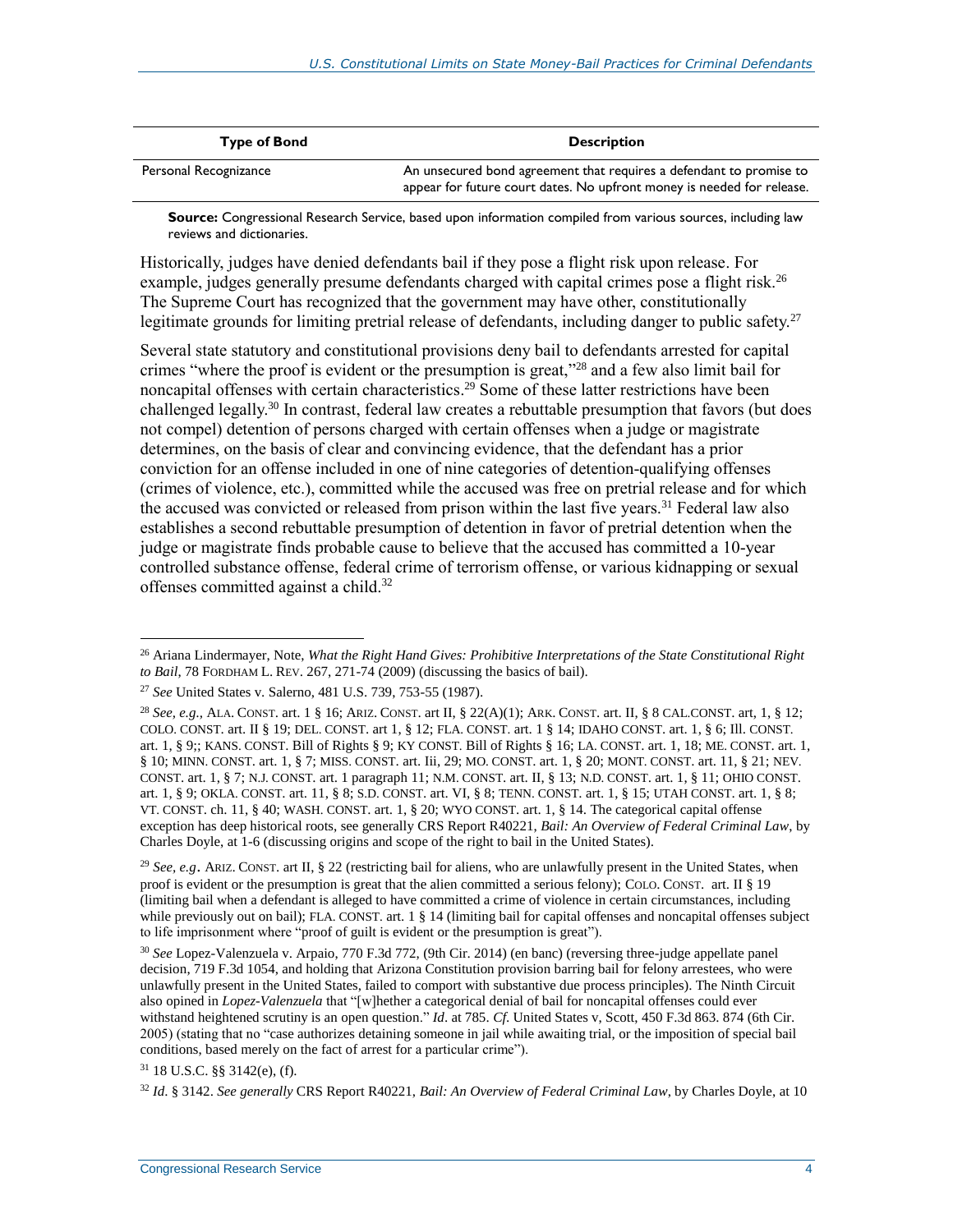## <span id="page-7-0"></span>**Constitutional Considerations Related to Bail and Indigence**

The Constitution governs pretrial detention and bail. For money-bail systems, particularly as they apply to indigent defendants, the key provisions are the Eighth Amendment's Excessive Bail Clause and the Fifth and Fourteenth Amendments' Due Process and Equal Protection Clauses.

### <span id="page-7-1"></span>**Eighth Amendment**

The Eighth Amendment of the U.S. Constitution states that "[e]xcessive bail shall not be required."<sup>33</sup> Bail is excessive when "set higher than an amount that is reasonably likely to ensure the defendant's presence at the trial."<sup>34</sup> While the Eighth Amendment expressly prohibits excessive bail, it does not establish an absolute right to bail.<sup>35</sup> Whether an accused has a right to bail depends on how expansively a court interprets the provision. For example, in *Stack v. Boyle*, <sup>36</sup> the Court declared that "this traditional right to freedom before conviction permits the unhampered preparation of a defense, and serves to prevent the infliction of punishment prior to conviction.... Unless this right to bail before trial is preserved, the presumption of innocence, secured only after centuries of struggle, would lose its meaning."<sup>37</sup> However, in *Carlson v. Landon*, <sup>38</sup> decided in the same term as *Stack*, the Court stated the following:

The bail clause was lifted, with slight changes, from the English Bill of Rights Act. In England, that clause has never been thought to accord a right to bail in all cases, but merely to provide that bail shall not be excessive in those cases where it is proper to grant bail. When this clause was carried over into our Bill of Rights, nothing was said that indicated any different concept. The Eighth Amendment has not prevented Congress from defining the classes of cases in which bail shall be allowed in this country. Thus, in criminal cases, bail is not compulsory where the punishment may be death. Indeed, the very language of the Amendment fails to say all arrests must be bailable.

<sup>(</sup>discussing rebuttable presumption for pretrial detention).

<sup>&</sup>lt;sup>33</sup> U.S. CONST. amend. VIII. The Supreme Court has not squarely held that the Excessive Bail Clause of the Eighth Amendment applies to states through incorporation via the Fourteenth Amendment, though it "has been assumed" to apply to states in certain challenges heard by the Court. Baker v. McCollan, 443 U.S. 137, 145 n.3 (1979*)*; *see also* Schib v. Kuevel, 404 U.S. 357, 365 (1971). Several courts have expressly held that the Excessive Bail Clause applies to states, while others consider it an open question. *Compare* Sistrunk v. Lyons, 646 F.2d 64, 71 (3d Cir. 1991)(finding the Excessive Bail Clause integral to ordered liberty and binding on states through the Fourteenth Amendment); Pikinton v. Circuit Court of Howell Cty., 324 F.2d 45, 46 (8th Cir. 1963)(finding the Excessive Bail Clause applies to states through the Fourteenth Amendment); Meechaicum v. Fountain, 696 F.2d 790,791 (10<sup>th</sup> Cir. 1983)(per curiam)(same); *with* United States v. Scott, 450 F.3d 863, 866 n.5 (9th Cir. 2006)(declining to decide whether the Excessive Bail Clause applies to states through incorporation); Galen v. County of Los Angeles, 477 F.3d 652, 659 (9th Cir. 2007)(same).

<sup>34</sup> Stack v. Boyle, 342 U.S. 1, 3 (1951)(when the government's only justification for setting bail was preventing flight, imposing a \$50,000 bail on indigent defendants, who appeared unlikely to flee before trial, was unconstitutional).

<sup>35</sup> *See, e.g., Salerno*, 481 U.S. at 752 ("[The Excessive Bail] Clause, of course, says nothing about whether bail shall be available at all"); Carlson v. Landon, 342 U.S. 524, 545-46 (1952).

<sup>36</sup> 342 U.S. 1 (1951).

<sup>37</sup> *Id*. at 4.

<sup>38</sup> 342 U.S. 524, 545-46 (1952).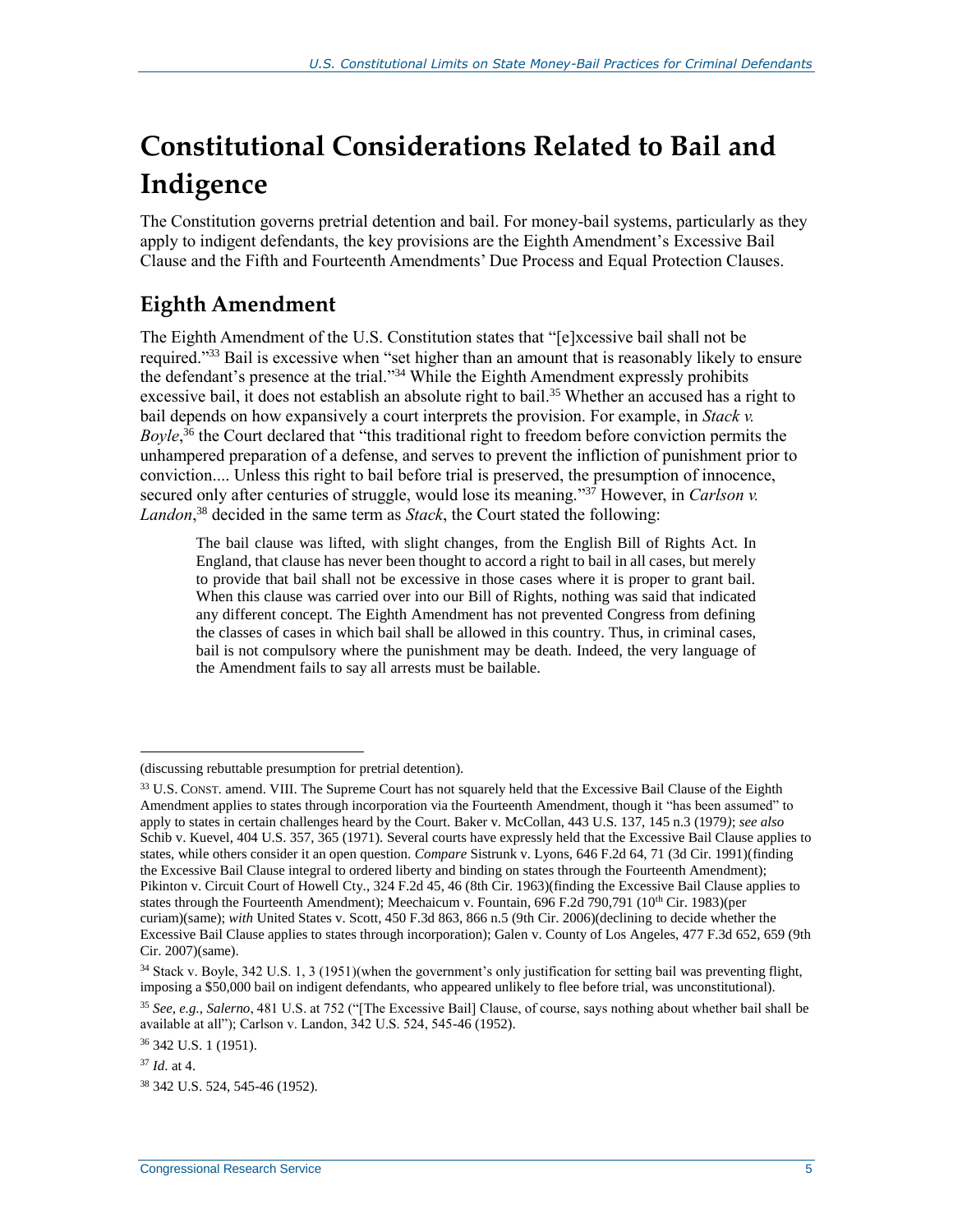Similarly, in *United States v. Salerno (Salerno*),<sup>39</sup> the Court found the federal Bail Reform Act<sup>40</sup> to be constitutionally valid under the Eighth Amendment's Excessive Bail Clause. The Bail Reform Act allowed judges to detain individuals in certain limited circumstances when the accused poses a danger to the public at large or to particular members of the public.<sup>41</sup> In upholding the act, the Court noted that the Excessive Bail Clause does not limit congressional considerations to question of flight.<sup>42</sup> In other words, the clause permits the government pursuing compelling interests such as public safety "though regulation of pre-trial release."<sup>43</sup>

### <span id="page-8-0"></span>**Due Process Requirements**

In addition to Eighth Amendment considerations, pretrial detention and bail must comport with due process principles. Due process requires that statutes imposing pretrial detention serve a compelling governmental interest and do not impose punishment before adjudication of guilt.<sup>44</sup> Moreover, governmental action that deprives an individual of life, liberty, or property must be implemented in a fair, nonarbitrary manner.<sup>45</sup> The U.S. Constitution's due process guarantees are contained in the Fifth Amendment<sup>46</sup> and the Fourteenth Amendment.<sup>47</sup> The Fifth Amendment applies to actions taken by the federal government, whereas the Fourteenth Amendment applies to actions taken by state governments.<sup>48</sup> Each clause provides that the government shall not deprive a person of "life, liberty, or property, without due process of law."<sup>49</sup>

Due process may be procedural or substantive. Based on the principle of "fundamental fairness," procedural due process requires notice<sup>50</sup> and an opportunity to be heard<sup>51</sup> before a neutral party.<sup>52</sup> Substantive due process "forbids the government to infringe certain 'fundamental' liberty

 $\overline{a}$ 

<sup>43</sup> Salerno, 481 U.S. at 753.

<sup>44</sup> *See* Stack v. Boyle, 342 U.S. 1, 4 (1951)("[The] traditional right to freedom before conviction permits the unhampered preparation of a defense, and serves to prevent the infliction of punishment prior to conviction….Unless this right to bail before trial is preserved, the presumption of innocence, secured only after centuries of struggle, would lose its meaning.").

<sup>45</sup> *See* Mathews v. Eldridge, 424 U.S. 319, 335 (1976); *see also, e.g*., Simon v. Woodson, 454 F.2d 161, 165-66 (5th Cir. 1972)(finding that a \$20,000 bail was not arbitrary because the defendant was charged with assaulting a police officer with intent to kill); U.S. ex rel. Garcia v. O'Grady, 812 F.2d 347, 352-55 (7th Cir. 1987)(ruling that \$607,000 bail was not arbitrary because the defendant was charged in a drug prosecution, posed a flight risk, and allegedly earned \$14 million annually from drug sales).

<sup>46</sup> U.S. CONST. amend. V ("No person shall ... be deprived of life, liberty, or property, without due process of law ....").

<sup>47</sup>*Id*. at amend. XIV, cl. 1 ("No state shall make or enforce any law... nor shall any state deprive any person, of life, liberty, or property, without due process of law....").

<sup>48</sup> *Id*.

<sup>50</sup> Cleveland Bd. of Ed. v. Loudermill, 470 U.S. 532, 542 (1985).

<sup>39</sup> 481 U.S. 739 (1987).

<sup>&</sup>lt;sup>40</sup> The Bail Reform Act of 1984 was enacted as chapter I of Title II (Comprehensive Crime Control Act of 1984) of P.L. 98-473, 98 Stat. 1837, 1976 (1984), 18 U.S.C. §§ 3141-3156 (1982 ed., Supp. II).

<sup>41</sup> 18 U.S.C. §§ 3141-3156

 $42$  Id. at 754 ("Nothing in the text of the Bail Clause limits permissible Government considerations solely to questions of flight. The only arguable substantive limitation of the Bail Clause is that the Government's proposed conditions of release or detention not be excessive in light of the perceived evil....We believe that when Congress has mandated detention on the basis of a compelling interest other than prevention of flight, as it has here, the Eighth Amendment does not require release on bail").

<sup>49</sup>*Id*. at amend. XIV, cl. 1; *id.* at amend. V. cl. 1.

<sup>51</sup> Goldberg v. Kelly, 397 U.S. 254, 263-64 (1970).

<sup>52</sup> Hamdi v. Rumsfeld, 542 U.S. 507, 533 (2004).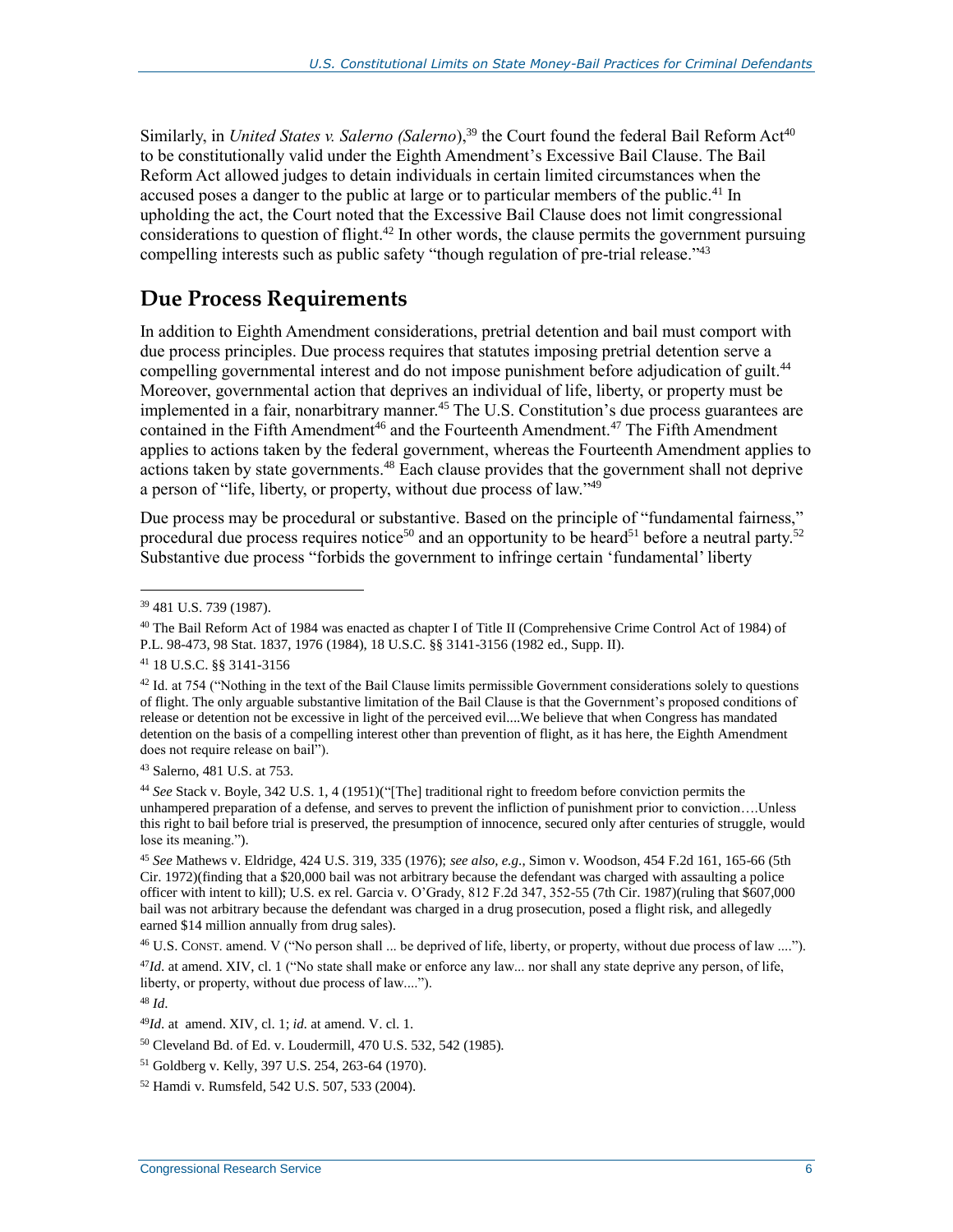interests at all, no matter what process is provided, unless the infringement is narrowly tailored to serve a compelling state interest."<sup>53</sup>

In *Salerno*, the Court found that the Bail Reform Act's regulatory character met substantive and procedural due process requirements.<sup>54</sup> Discussing substantive due process, the Court stated the following:

Unless Congress expressly intended to impose punitive restrictions, the punitive/regulatory distinction turns on whether an alternative purpose to which the restriction may rationally be connected is assignable for it and whether it appears excessive in relation to the alternative purpose assigned to it. We conclude that the detention imposed by the Act falls on the regulatory side of the dichotomy. The legislative history ... indicates that Congress did not formulate the pretrial detention provisions as a punishment for dangerous individuals. Congress instead perceived pretrial detention as a potential solution to a pressing societal problem. There is no doubt that preventing danger to the community is a legitimate regulatory goal, nor are the incidents of pretrial detention excessive in relation to the regulatory goal Congress sought to achieve.<sup>55</sup>

As for procedural due process, the Court found that the act's tailored procedural safeguards satisfied the Constitution.<sup>56</sup>

### <span id="page-9-0"></span>**Equal Protection Considerations**

Under the Constitution's equal protection provisions,<sup>57</sup> courts reviewing government action that distinguishes between classes of people apply different levels of scrutiny depending on the classification used. For example, the Supreme Court has held that governmental action that categorizes people based on certain "suspect" classifications, such as race,<sup>58</sup> is subject to strict scrutiny, which is the most searching form of judicial review; other classifications, such as those based on age,<sup>59</sup> are permissible if the statute's use of such classification is rationally related to a legitimate state interest. The Supreme Court has invalidated statutes that impose jail or other adverse consequences based on a defendant's indigence,<sup>60</sup> but it has never held that money-bail systems are constitutionally invalid because indigent defendants have greater difficulty paying

<sup>53</sup> Reno v. Flores, 507 U.S. 292, 302 (1993); *see also* Washington v. Glucksberg, 521 U.S. 702, 721 (1997); United States v. Salerno, 481 U.S. 739, 749-51 (1987).

<sup>54</sup> Salerno, 481 U.S. 747-48 ("[Finally, we may dispose briefly of respondents' facial challenge to the procedures of the Bail Reform Act....We think [its] extensive safeguards sufficient to repeal a facial challenge.").

<sup>55</sup> *Id.*

<sup>56</sup> *Id.*

 $57$  The Fourteenth Amendment guarantees that "[n]o State shall make or enforce any law which shall ... deny to any person within its jurisdiction the equal protection of the laws." The Fifth Amendment's Due Process Clause applies the same limitation to the federal government. *Salerno*, 481 U.S. at 746.

<sup>58</sup> McLaughlin v. Florida, 379 U.S. 184 (1964).

<sup>59</sup> Mass. Bd. of Retirement v. Murgia, 427 U.S. 307 (1976) (using a rational basis analysis in upholding a Massachusetts law establishing a mandatory retirement age of 50 for police officers).

<sup>60</sup> *See, e.g*., Griffin v. Illinois, 351 U.S. 12, 19 (1956)(invalidating a statute under equal protection principles that imposed a fee on criminal defendants, who sought to obtain a copy of the trial record, as the fee effectively denied indigent criminal defendants adequate appellate review); Williams v. Illinois, 399 U.S. 235, 244 (1970)(stating "the Equal Protection Clause of the Fourteenth Amendment requires that the statutory ceiling placed on imprisonment for any substantive offense be the same for all defendants irrespective of their economic status").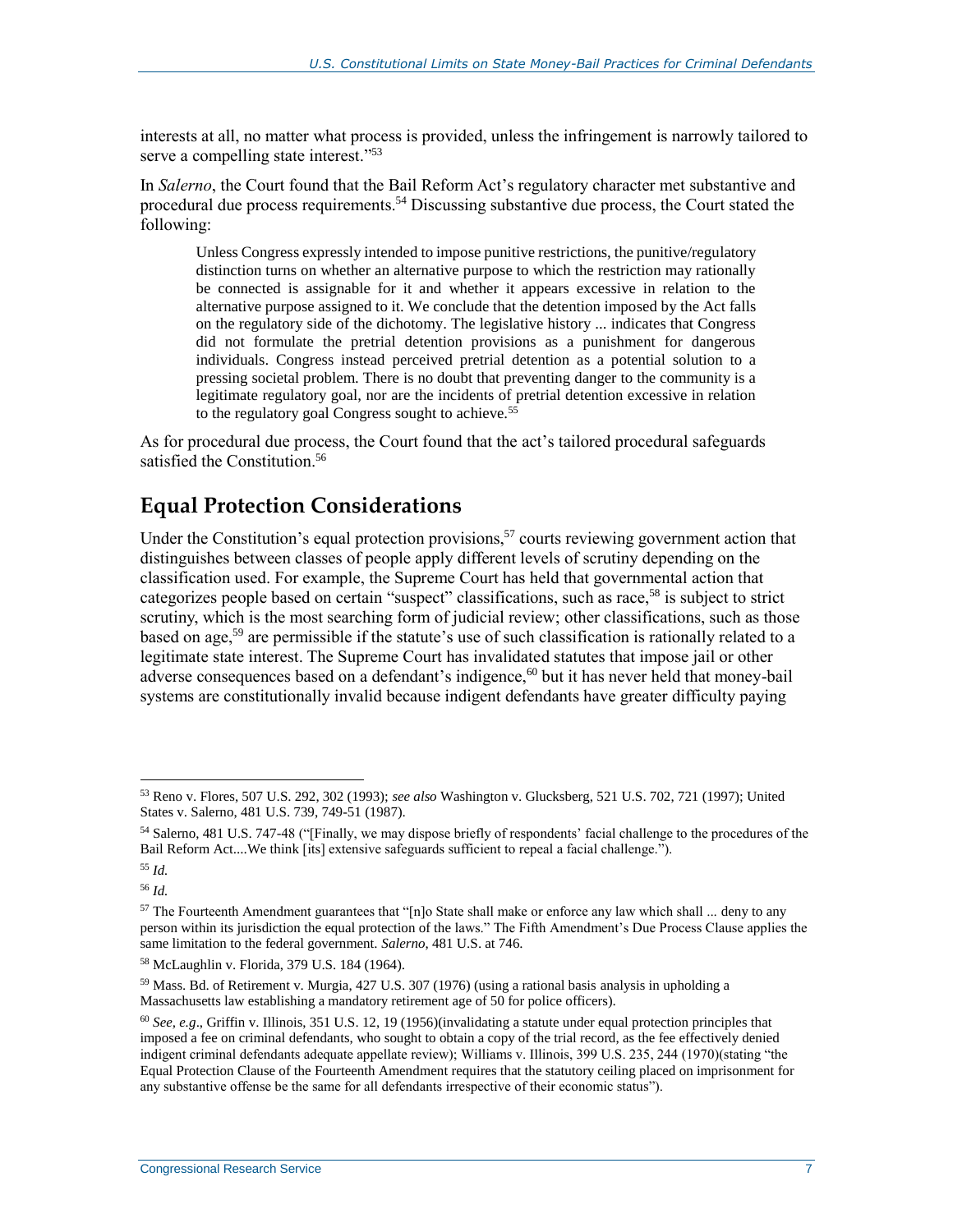bail than other criminal defendants. The Supreme Court, however, has considered the constitutional implications of indigence for criminal defendants in other contexts. 61

### <span id="page-10-0"></span>**Supreme Court Jurisprudence Regarding Indigents**

In a series of cases, the Court held that imprisonment solely because of indigence constitutes invidious discrimination and is constitutionally impermissible.<sup>62</sup> For example, in *Bearden v. United States*, <sup>63</sup> the Court held that a court could not automatically revoke a defendant's probation for failing to pay a fine and make restitution unless such nonpayment was willful.<sup>64</sup> After the defendant pleaded guilty to burglary and theft by receiving stolen property, the court sentenced him to three years' probation, a \$500 fine, and restitution of \$250 to be repaid according to a four-month schedule.<sup>65</sup> After the defendant lost his job and could not make the payments, the court revoked his probation, sentencing him to serve the rest of his sentence.<sup>66</sup>

In determining the revocation's constitutionality, the Court analogized the equal protection concerns to the fundamental fairness issues of due process analysis $67$  and weighed factors including the "nature of the individual interest affected, the extent to which it is affected, the rationality of the connection between legislative means and purpose, [and] the existence of alternative means for effectuating the purpose ...." <sup>68</sup> Acknowledging the state's interest in punishment and deterrence, <sup>69</sup> the Court opined that this could be achieved by extending the repayment period or by the defendant performing public service.<sup>70</sup> The Court held that a court must determine whether nonpayment was willful before revoking a defendant's probation.<sup>71</sup> As

<sup>66</sup> *Id*.

<sup>69</sup> *Id*. at 672.

<sup>71</sup> *Id*.

 $\overline{a}$ <sup>61</sup> *Compare* Bell v. Wolfish, 441 U.S. 520, 583 (1979)(Stevens, J., dissenting)("The fact that an individual may be unable to pay for a bail bond, however, is an insufficient reason for subjecting him to indignities that would be appropriate punishment for convicted felons."); Bandy v. United States, 81 S.Ct. 197 (1960) (Douglas, J.) (noting that requiring a substantial bond from an indigent defendant "raises considerable problems for the equal administration of the law") *with* Douglas v. People of State of Cal., 372 U.S. 353, 361–62 (1963) (Harlan, J., dissenting) ("Every financial exaction which the State imposes on a uniform basis is more easily satisfied by the well-to-do than by the indigent. Yet I take it that no one would dispute the constitutional power of the State to levy a uniform sales tax, to charge tuition at a state university, to fix rates for the purchase of water from a municipal corporation, to impose a standard fine for criminal violations, or to establish minimum bail for various categories of offenses.").

 $62$  *See, e.g.*, Griffin v. Illinois, 351 U.S. 12, 19 (1956)(invalidating a statute on equal protection grounds that charged criminal defendants for a copy of the trial record, as the fee effectively denied indigent criminal defendants adequate appellate review); Williams v. Illinois, 399 U.S. 235, 244 (1970)("[T]he Equal Protection Clause of the Fourteenth Amendment requires that the statutory ceiling placed on imprisonment for any substantive offense be the same for all defendants irrespective of their economic status").

<sup>63</sup> 461 U.S. 660 (1983).

<sup>64</sup> *Id*. at 672-73.

<sup>65</sup> *Id*. at 662.

<sup>&</sup>lt;sup>67</sup> *Id.* at 666 (describing the question presented to be "substantially similar to asking directly the due process question of whether and when it is fundamentally unfair or arbitrary for the State to revoke probation when an indigent is unable to pay the fine").

<sup>68</sup> *Id*. at 666-67 (quoting Williams v. Illinois, 399 U.S. at 260).

<sup>70</sup> *Id*.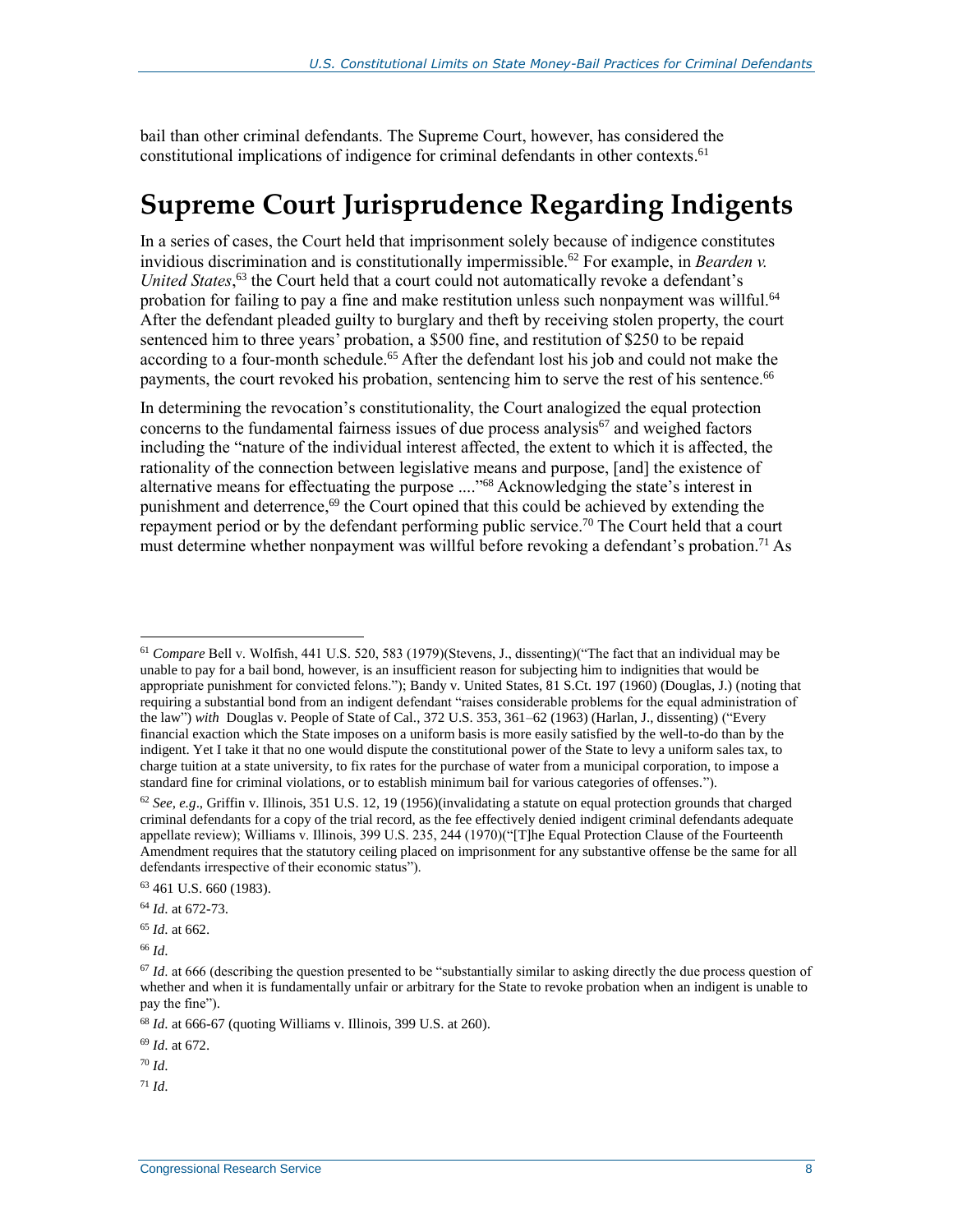the lower court had not made such a finding, the Supreme Court held that "fundamental fairness requires that the petitioner remain on probation" and remanded the case.<sup>72</sup>

In other cases, the Supreme Court has not recognized indigence as a suspect class warranting strict scrutiny analysis.<sup>73</sup> For example, in *Maher v. Roe*,<sup>74</sup> the Court held the following:

An indigent woman desiring an abortion does not come within the limited category of disadvantaged classes so recognized by our cases. Nor does the fact that the impact of the regulation falls upon those who cannot pay lead to a different conclusion. In a sense, every denial of welfare to an indigent creates a wealth classification as compared to nonindigents who are able to pay for the desired goods or services.<sup>75</sup>

Accordingly, when weighing the constitutionality of bail statutes,<sup>76</sup>some lower courts have used the rational basis standard to examine whether a bond requirement would rationally and reasonably ensure the defendant's appearance at trial or serve another legitimate government interest.<sup>77</sup>

## <span id="page-11-0"></span>**Recent Lower Court Cases Concerning Bail and Indigents**

While the Supreme Court has recognized rights for indigents in the sentencing and postconviction contexts, it has not addressed such rights in the bail context. Some courts have viewed claims of excessive bail premised solely on indigence to be uncompelling. For example, in *Katona v. City of Cheyenne*, <sup>78</sup> a Wyoming federal district court rejected an arrestee's assertion that \$35 was excessive bail due to his indigence. Noting that excessive or denial of bail may trigger equal protection concerns, the court applied a rational basis standard of review, examining whether the bond requirement was "rationally and reasonably"<sup>79</sup> related to nonresidents appearing at trial.

Similarly, in *Walker v. City of Calhoun*, the U.S. Court of Appeals for the Eleventh Circuit vacated a preliminary injunction against the City of Calhoun's money-bail system for misdemeanor offenders.<sup>80</sup> Arrested and charged with "being a pedestrian under the influence of alcohol," <sup>81</sup> Mr. Walker spent six nights in jail because he could not afford the \$160 cash bond set

 $\overline{a}$ 

<sup>81</sup> *Id*. at 1251.

<sup>72</sup> *Id*. at 674.

<sup>&</sup>lt;sup>73</sup> San Antonio Indep. Sch. Dist. v. Rodriguez, 411 U.S. 1, 29 (1972) (declining to use strict scrutiny analysis as no fundamental right was implicated or suspect class injured). Acting on behalf of students residing in poor districts, the San Antonio Independent School District challenged a funding scheme based on property taxes, arguing that wealthbased discrimination in education (a fundamental right) should be subject to strict scrutiny analysis.

<sup>74</sup> 432 U.S. 464 (1977).

<sup>75</sup> *Id*. at 470-71.

<sup>76</sup> *See, e.g.,* Katona v. City of Cheyenne, 686 F.Supp. 287 (D. Wyoming 1988) (finding \$35 bond to be rationally and reasonably related to assuring defendant's trial appearance); Vasquez v. Cooper, 862 F. 2d 250, 253-54 (10th Cir. 1998) (distinguishing case from those where defendants' sentences exceeded the statutory maximum term).

<sup>77</sup> *Katona*, 686 F. Supp. at 293. *See also* United States v. Salerno, 481 U.S. 739, 747-48, 752-754 (1987) (recognizing "compelling interests" for pretrial detention such as when a defendant poses a danger to the community or to ensure "the integrity of the judicial process").

<sup>78</sup> 686 F.Supp. at 293.

<sup>79</sup> *Id*.

<sup>80</sup> Walker v. City of Calhoun, 901 F.3d 1245, 1268 (11th Cir. Aug. 22, 2018).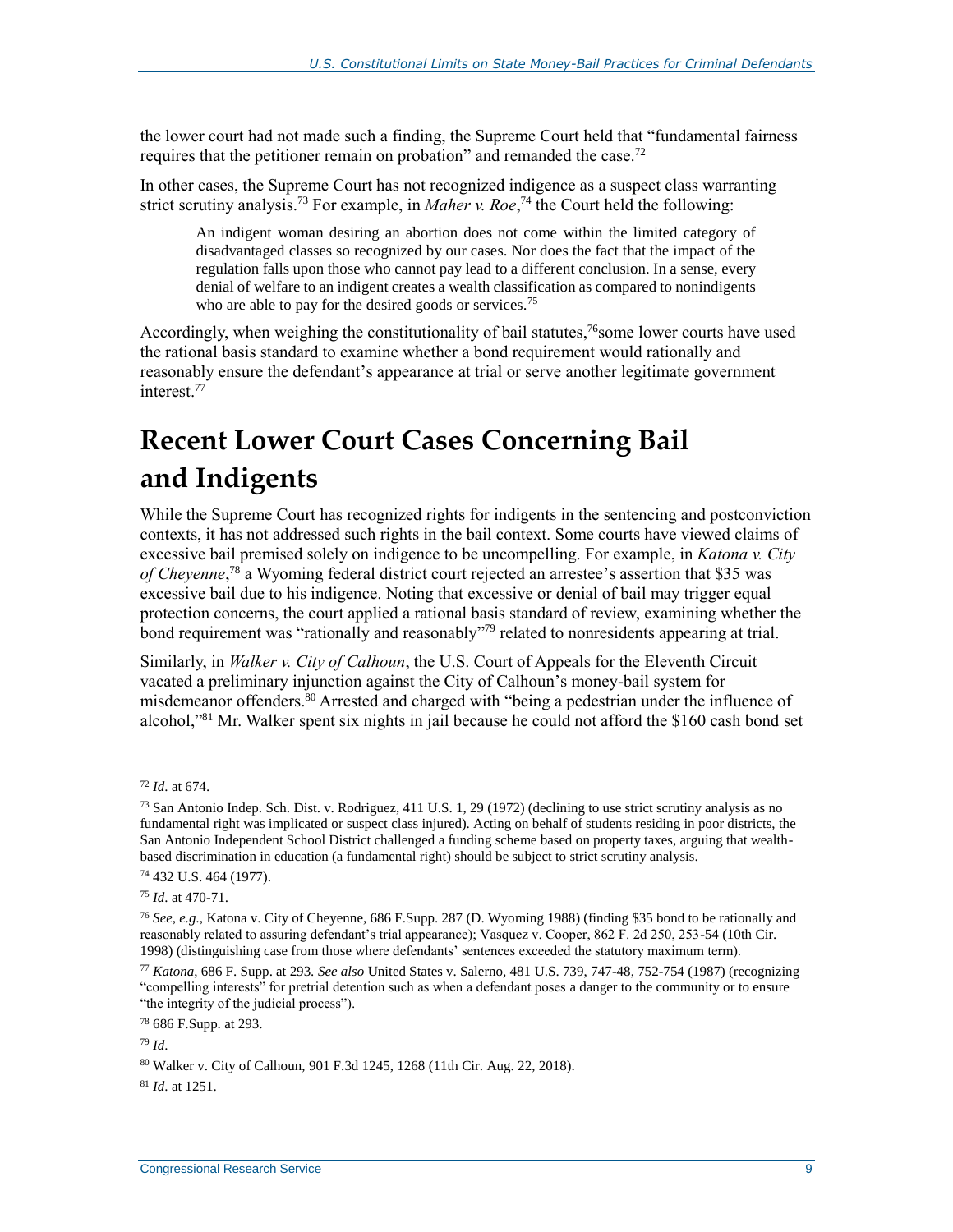by the money-bail schedule.<sup>82</sup> He filed a class action lawsuit alleging that the City of Calhoun violated his Fourteenth Amendment rights by jailing him and other class members "because of their inability to pay a generically set amount of money to secure release after an arrest."<sup>83</sup> The district court found that the bail schedule "violate<sup>[d]</sup> the Constitution insofar as it permits individuals who have sufficient resources to post a bond (or to have one posted for them) to be released immediately, while individuals who do not have those resources must wait forty-eight hours for a hearing."<sup>84</sup>

Appealing to the Eleventh Circuit, the city defended its bail system as constitutional because it discriminated on the seriousness of the offense rather than on wealth. <sup>85</sup> The city argued that the Fourteenth Amendment does not provide "an absolute entitlement to pretrial release" and that wealth-based distinctions are subject to rational basis review because wealth is not a suspect class. <sup>86</sup> The city asserted that its bail system met the rational basis standard because it serves the "legitimate goal of assuring the presence of a defendant at trial." 87

The Eleventh Circuit found that the district court erred in applying heightened scrutiny to wealthbased classifications.<sup>88</sup> Citing the Supreme Court's *San Antonio Independent School District v. Rodriguez* decision,<sup>89</sup> the Eleventh Circuit noted that whether the plaintiff suffered "an absolute deprivation" or a "mere diminishment" was key because "differential treatment by wealth is impermissible only where it results in a *total* deprivation of a benefit *because* of poverty." 90 Because Mr. Walker was not totally deprived of pretrial release but had to wait 48 hours at most to "receive the same benefit as the more affluent,"<sup>91</sup> the Eleventh Circuit held that the "district court was wrong to apply heightened scrutiny under the Equal Protection Clause."<sup>92</sup>

Other courts have held that bail systems that incarcerate indigent individuals without considering their ability to pay are unconstitutional. In *Pierce v. City of Velda City*, <sup>93</sup> the district court issued a declaratory judgment, stating that "no person may, consistent with the Equal Protection Clause of the Fourteenth Amendment to the United States Constitution, be held in custody after an arrest because the person is too poor to post a monetary bond." <sup>94</sup> Ultimately, the parties resolved the case through a settlement agreement that changed the jurisdiction's bail system.<sup>95</sup>

<sup>87</sup> *Id*. at \*13.

<sup>88</sup> *Id.*

 $82$  *Id.* at 1251-52. The City of Calhoun's bail schedule allowed arrestees charged with state offenses to be immediately released upon paying the bail schedule amount. Arrestees unable to make bail had a bail hearing within 48 hours. *Id.*

<sup>83</sup> Walker v. City of Calhoun (*Walker I*), 2016 WL 361612, \*1, \*3 (N.D. Ga. Jan. 28, 2016), vacated *Walker II*, 682 Fed. Appx. 721, 724 (11th Cir. Mar. 9, 2017) (finding the injunction violated Federal Rule of Civil Procedure 65(d)(1), which requires orders granting injunctions to "(A) state the reasons why it was issued, (B) state its terms specifically; and (C) describe in reasonable detail . . . the act or acts restrained or required.").

<sup>84</sup> Walker v. City of Calhoun (*Walker III*), 2017 WL 2794064, \*1, \*3 (N.D. Ga. June 16, 2017).

<sup>85</sup> Brief for Appellant, Walker v. City of Calhoun, 2016 WL 3344873, \*1, \*9 (11th Cir. June, 14, 2016).

<sup>86</sup> *Id*. at \*9.

<sup>89</sup> 411 U.S. 1, 24 (1973) ("[The] Equal Protection Clause does not require absolute equality or precisely equal advantages.").

<sup>90</sup> *Walker IV* at \*9.

<sup>91</sup> *Id.* at \*10.

<sup>92</sup> *Id*.

<sup>93</sup> No. 4:15-cv-570, 2015 WL 10013006 (E.D. Mo. June 3, 2015).

<sup>94</sup> *Id*. at \*1.

<sup>95</sup> *See also* Snow v. Lambert, No.3:15-cv-567 (M.D. La. Sept. 3, 2015) (approving settlement barring using secured monetary bonds to hold misdemeanor arrestees, who cannot afford the bonds, in jail).